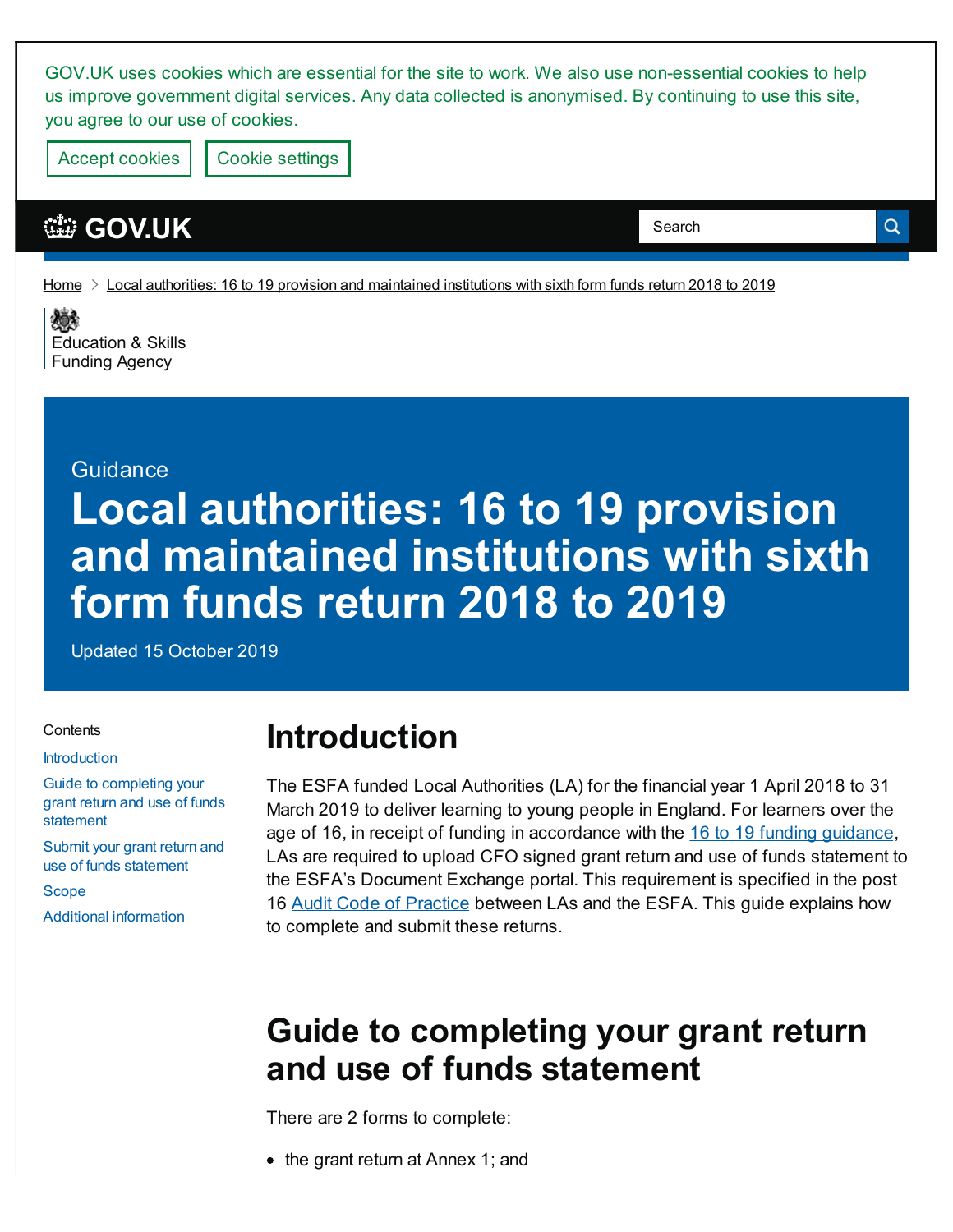the use of funds statement detailing the funds paid to the LA by ESFA at Annex 2

The CFO must certify the grant return and the use of funds statement.

#### **Annex 1: Grant Return**

- within the 'Exceptions' section of Annex 1, please confirm whether there have been any exceptions by selecting 'Yes' or 'No'
- $\bullet$  if 'Yes', please provide details of the exception(s); this should detail the funding streams, providers' names, values of funding affected including reasons for the exception and any other relevant information

#### **Annex 2: Use of Funds Statement**

- the statement will be populated with details of the payments made by ESFA to LAs. The LA should in turn complete the 'Local Authority Received Total' with the actual amounts received from ESFA
- if the figures do not reconcile with the prepopulated figures, the difference should be explained in the 'Explanation of Variance (1)' column
- the LA should also complete the 'Authority Transfer of Funds' column with the amounts paid to LA controlled learning providers and maintained school sixth forms. Any instances where the amount has not been transferred in full should be explained in the 'Explanation of Variance (2)' column

Please do not alter the wording of the grant returns or the figures included in the use of funds statement, instead add any extra narrative you wish to include within the 'Additional Comments' box on the use of funds statement.

There is no requirement for the grant return and use of funds statement to be audited, but the return may be subject to review by LA external auditors, at their discretion.

# <span id="page-1-0"></span>**Submit your grant return and use of funds statement**

Your LA grant return and use of funds statement for the 2018 to 2019 financial year has been uploaded to ESFA's Document Exchange.

You can access ESFA's [Document](https://skillsfunding.service.gov.uk/) Exchange portal by logging onto <u>Manage Your</u> **Education and Skills Funding service.** 

To do this, select 'documents you've received from ESFA' from the Document exchange tile. Download and print your LA grant return and use of funds statement, physically sign it and save it in a pdf format. Then select 'send a new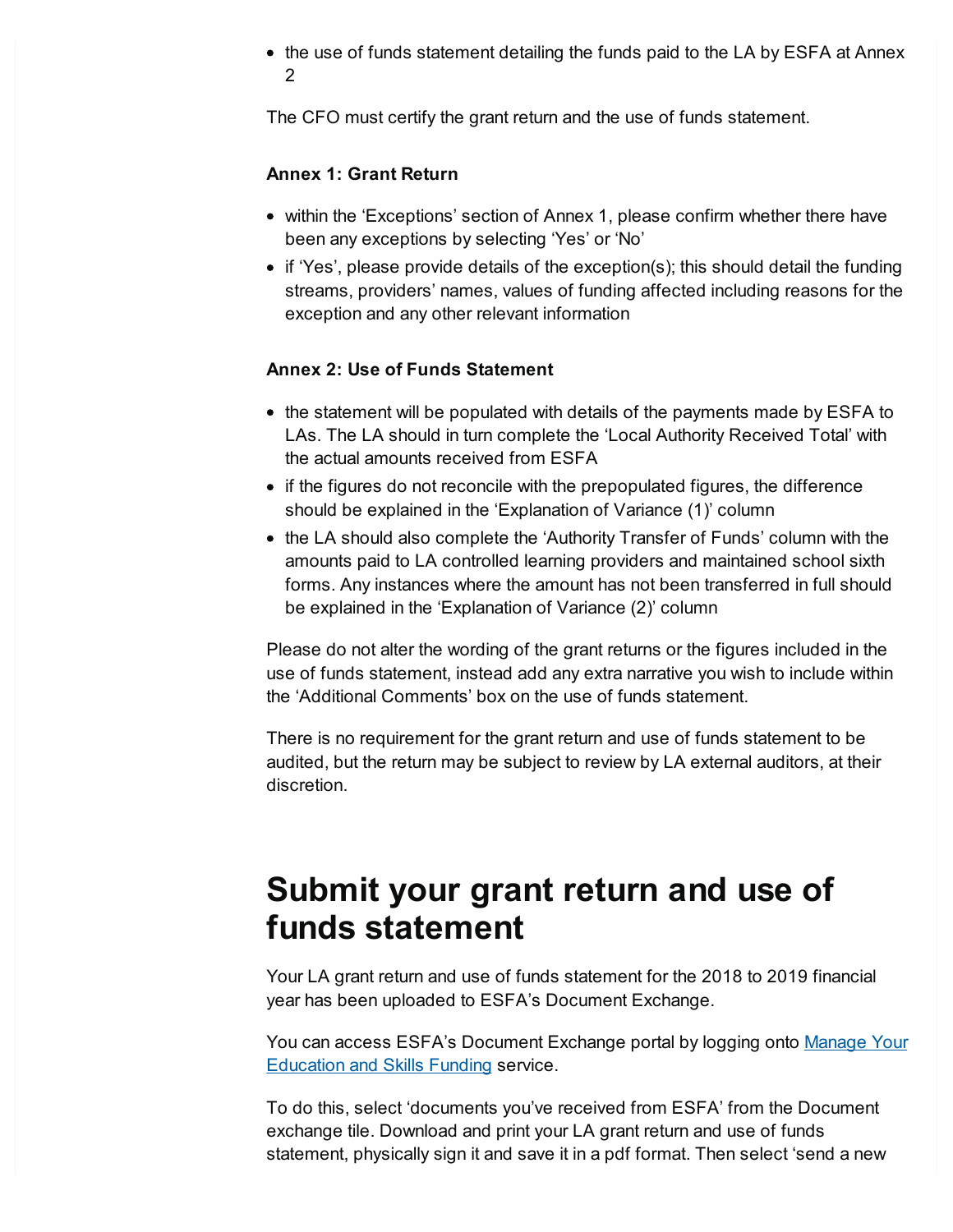document', choose Grant Assurance from the options list and upload the CFO signed LA grant return and use of funds statement pdf version and select 'send'.

You can review documents you've sent by selecting 'documents you've sent to ESFA' from the main Document Exchange page.

You can only view and send the documents if you have the Document Exchange role. You can request the Document Exchange role:

- through IDAMS (the Identity and Access Management Service) <https://logon.fasst.org.uk/>
- by asking your organisation's super user

Please submit your CFO signed LA grant return and use of funds statement to us by uploading it to the Document Exchange by 31 October 2019.

Please note: The ESFA populates a national spreadsheet direct from this return. We ask that you do not amend the format or include links. This helps our data input and validation processes.

If you have any questions about your LA grant return and use of funds statement, please use our online enquiry form.

# <span id="page-2-0"></span>**Scope**

The payments made by ESFA to LAs within the scope of this return are for 16 to 19 provision in LA controlled providers and maintained schools with sixth forms, together with any funding provided for 14 to 19 partnerships.

16 to 19 bursary funding for vulnerable groups paid to LAs during the 2018 to 2019 financial year is also within scope. This means your return should include payments between 1 April to 31 August (classed as being in the 2017 to 2018 academic year) and payments between 1 September to 31 March (classed as being in the 2018 to 2019 academic year). This funding is managed on behalf of ESFA by the Student Bursary Support Service (SBSS). SBSS make direct payments to LAs in respect of successful bursary for vulnerable groups funding claims placed by LAs or maintained schools. Information on 16 to 19 bursary fund [arrangements](https://www.gov.uk/guidance/16-to-19-bursary-fund-guide-2019-to-2020-academic-year) may be viewed on GOV.UK.

Given the ad hoc nature of this funding, it does not feature in ESFA documentation (for example the contract or the annual payment profile). However, each payment made by SBSS is accompanied by a remittance advice, which is sent to the same primary email address that the ESFA uses for financial correspondence. Therefore LAs should have this information available to support this grant return. Please note that ESFA will be unable to provide copies of 2018 to 2019 financial year remittances.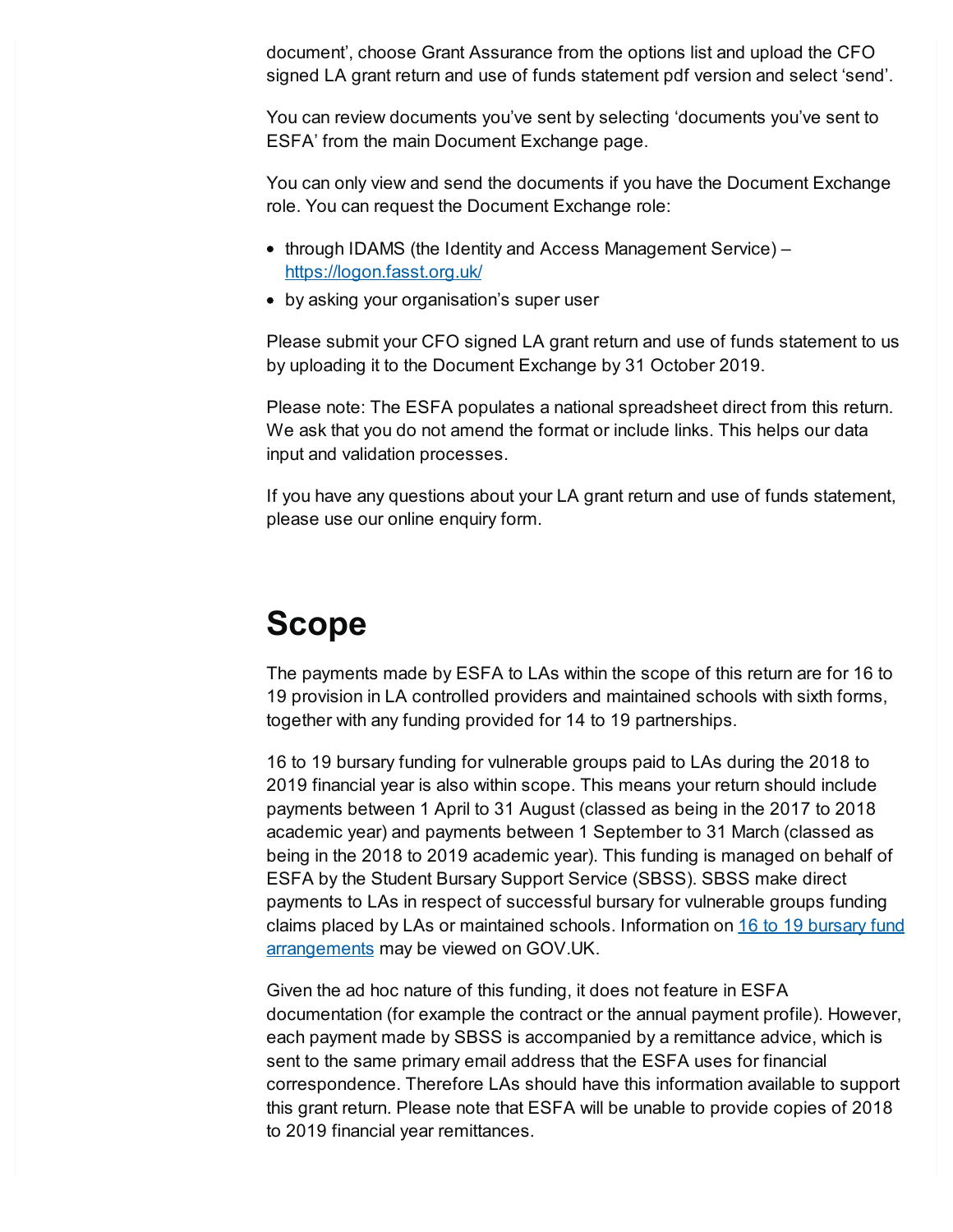LAs are the assurance lead for these organisations and are therefore responsible for the assurance of these funds. Under JACOP, LAs are also responsible for the assurance of other funds paid to LA controlled providers and schools with sixth forms.

There are a small number of LAs who have collaborated to operate shared service arrangements for the payment and financial performance management of providers. For these arrangements, it is expected that the CFO of the host authority for the shared service will sign the returns on behalf of all the authorities for which the service is provided. However, which CFO signs the return is for the relevant LA to decide.

ESFA has produced guidance to assist LAs in obtaining assurance over funding paid to them, which includes guidance for financial assurance on funding relating to local [authority-maintained](https://www.gov.uk/1619-bursary-fund) institutions with sixth forms and 16 to 19 Bursary Funds.

# <span id="page-3-0"></span>**Additional information**

If you require further information on the updated process, please contact us using the [enquiry](https://form.education.gov.uk/fillform.php?self=1&form_id=HR41uA2F8Dh&type=form&ShowMsg=1&form_name=Knowledge+centre+enquiry+form&noRegister=false&ret=/module/services&noLoginPrompt=1) form.

**Is this page useful?** [Yes](https://www.gov.uk/contact/govuk) [No](https://www.gov.uk/contact/govuk) Is the Table 1 and Table 1 and Table 1 and Table 1 and Is there [anything](https://www.gov.uk/contact/govuk) wrong with this page?

#### **Brexit**

**Get [ready](https://www.gov.uk/brexit) for Brexit** 

### **Services and information**

**[Benefits](https://www.gov.uk/browse/benefits)** 

Births, deaths, [marriages](https://www.gov.uk/browse/births-deaths-marriages) and care

Business and [self-employed](https://www.gov.uk/browse/business)

[Childcare](https://www.gov.uk/browse/childcare-parenting) and parenting

[Education](https://www.gov.uk/browse/education) and learning

[Employing](https://www.gov.uk/browse/employing-people) people

[Environment](https://www.gov.uk/browse/environment-countryside) and countryside

Housing and local [services](https://www.gov.uk/browse/housing-local-services)

### **Departments and policy**

How [government](https://www.gov.uk/government/how-government-works) works

**[Departments](https://www.gov.uk/government/organisations)** 

**[Worldwide](https://www.gov.uk/world)**